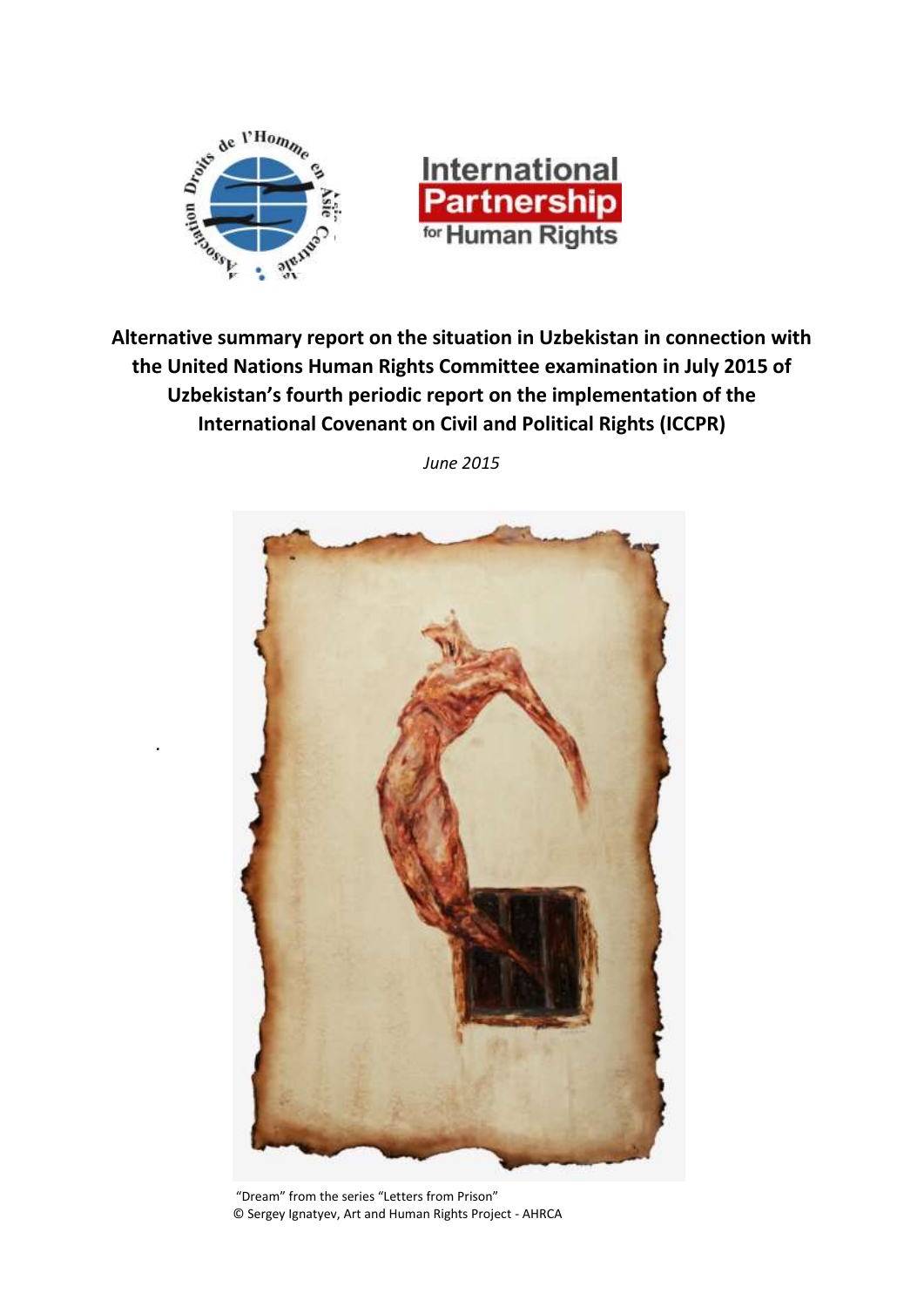### **Introduction**

This report provides information to the United Nations Human Rights Committee (UN HRC) before the examination of Uzbekistan's fourth periodic report on the implementation of the International Covenant on Civil and Political Rights (ICCPR) in July 2015.

Fundamental rights and freedoms of individuals continue to be routinely violated in Uzbekistan. The adoption of improved laws and the ratification of international human rights instruments have unfortunately had very little impact in practice. The absence of any level of effective public control or monitoring does not allow for a comprehensive independent assessment of the human rights situation. The Uzbekistani authorities limit access to independent information by every possible means. Despite these significant difficulties in obtaining and independently verifying information about what is happening inside detention centres and prisons in Uzbekistan, reports of torture, deaths in custody and deaths under suspicious circumstances have remained steady over the reporting period since the last UN HRC review. The Uzbekistani authorities have for years clamped down on those peacefully exercising their rights of freedom of expression and religion, including the persecution of Muslims who practice their faith outside state-controlled institutions. This, coupled with effective exclusion of citizens from the political process, the lack of social justice, a regressive economy, and widespread poverty are all factors which have lead to the radicalization of Islamic organizations and movements.

This report summarises concerns in relation to the lack of protection in Uzbekistan of fundamental human rights safeguarded by the ICCPR. The report particularly highlights concerns relating to the violation of Articles 2, 6, 7, 9, 10, 12, 14, 18, 19, 22 and 26.

This report is based on information obtained by the Association for Human Rights in Central Asia (AHRCA) through its monitoring of human rights developments in Uzbekistan. While AHRCA is based in exile in France, it has a broad network of contacts inside Uzbekistan. International Partnership for Human Rights (IPHR) has worked with AHRCA on compiling the report.

# **The Andijan Tragedy: failure to initiate an impartial international investigation into the events of Andijan in 2005 (right to life, art. 6)**

In May 2005 in the city of Andijan<sup>1</sup> hundreds of demonstrators were killed as a result of the disproportionate and indiscriminate use of force by government security forces. Precise data on the dead and injured are still unavailable due to the deliberate obstruction by the Uzbekistani authorities of both attempts to carry out an independent, objective, thorough and effective investigation of the human rights violations committed during the tragic events in Andijan, and also attempts to monitor the subsequent trials of police and security personnel and civilians.

Human rights activists from various organizations report that some 245 demonstrators were arrested after the Andijan events.<sup>2</sup> All were denied access to justice, and sentenced to long prison terms after unfair trials. Of these, twelve prisoners are believed to have died from torture.<sup>3</sup> Relatives of the detained were subjected to harassment, discrimination and their freedom of movement both in Uzbekistan and abroad was restricted. The repercussions of the Andijan tragedy continue to be felt today in Uzbekistan. The public organization "Andijan - Justice and Revival"<sup>4</sup> was established in 2008 by exiles from Andijan but ceased its activities in 2012 after their relatives in Uzbekistan came under pressure from Uzbek authorities. Their report "Evidence of Andijan refugees" 5 contains testimony from 241 witnesses.

**Zhalolidin Mamarizaev** was born in 1979 in Andijan and died on 13 February 13, 2011. He was one of the first people to be sentenced to prison for anti-constitutional activities in 2005<sup>6</sup>, after the events in Andijan. The original 11-year sentence was later extended by four years. According to his mother, eight law enforcement officers brought home his body in a sealed coffin on 14 February 2011, ordering the family to bury him without complying with traditions and customs and forbidding them from opening the coffin because they said Zhalolidin Mamarizaev had died from an incurable viral disease. The relatives did not open the coffin but later received information from other prisoners that Zhalolidin Mamarizaev had been tortured before he died.<sup>7</sup>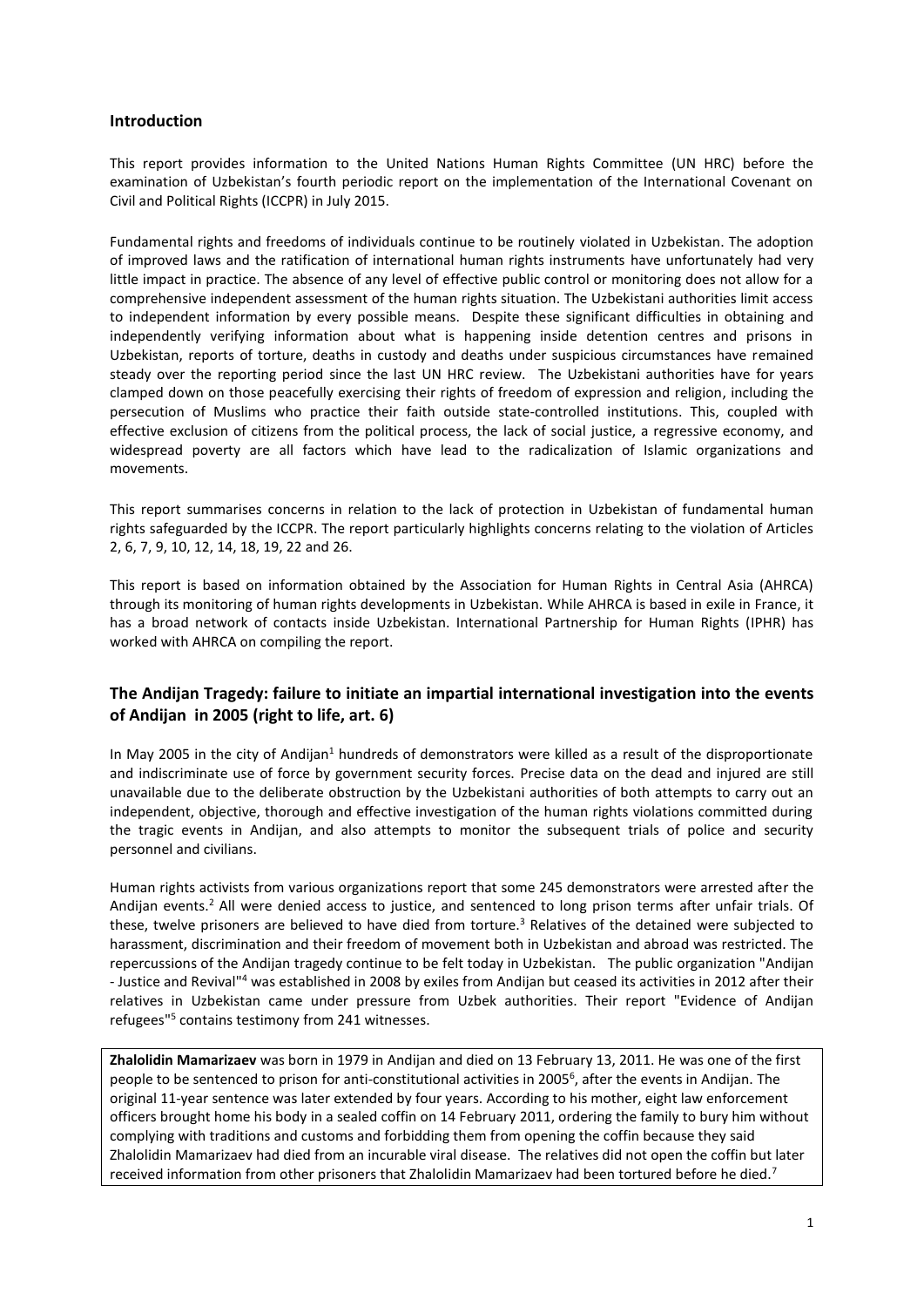# **Ongoing persecution and restrictions of freedom of movement of Andijan refugees and their families (Articles 2, 7, 12):**

In early 2010 refugee Dilorom Abdukadirova who fled from Andijan immediately after the 2005 events and sought asylum in Australia, returned to Andijan to see her children. Despite having received guarantees from the Uzbekistani authorities to the contrary, she was arrested at the airport and accused of illegally crossing the state border. She was subsequently found guilty of attempting to overthrow the constitutional order of Uzbekistan, and of organizing and participating in extremist religious movements, and sentenced to ten years and two months in prison. Other refugees who returned from the United States in 2006 have been under **surveillance** by the National Security Service and are forbidden from visiting the graves of their relatives who were shot during the Andijan events. One is believed to have died from a heart attack caused by stress.

Many Andijan refugees are wanted by **Interpol**, including two human rights defenders from Andijan: Lutfullo Shamsutdinov (USA) and Muzafarmirzo Iskhakov (Norway).

Those who witnessed the events in Andijan and fled Uzbekistan have encountered **difficulties in being recognized as refugees,** because once they are absent from their place of residence in Uzbekistan for over three months the Uzbekistani authorities often place them on wanted lists, including Interpol, as suspects of involvement in terrorism and participation in banned organizations. People from Andijan who wish to leave Uzbekistan are often denied permission for an exit visa, required in Uzbekistan to leave the country. They therefore seek international protection at UNHCR offices in Kyrgyzstan or Kazakhstan, where they do not require visas. However, the Kazakhstani and Kyrgyzstani immigration services are often suspicious of the Andijan women wearing hijabs and men wearing beards, who do not have exit visas from Uzbekistan. Acting within the framework of regional cooperation and mutual assistance agreements, (such as those of the Shanghai Cooperation Organization, and the Minsk and Chisinau Conventions) the migration services of Kazakhstan or Kyrgyzstan often send information to Uzbekistan and this puts these refugees in great danger of forcible return to Uzbekistan. It is also in direct violation of the principle of confidentiality of asylum claims. As a result Andijan refugees are less likely now to apply for refugee status and instead live in different countries illegally.

AHRCA has received information about ten people arrested after the events in Andijan in 2005 whose **prison sentences were extended** beyond those originally handed down by the courts. These include 70-year- old Abdumutalib Kodirov, whose original eight-years prison term was subsequently extended by 5 years; Abdumalik Sharopov, who is disabled and remains in prison; Azimov Avazhon who had his leg amputated after being shot in the leg. The length of his original sentence is not known but it is known that it was extended by 2 years and six months.<sup>8</sup>

# **Deaths in custody (Article 6):**

During the reporting period, AHRCA received information about 85 cases of deaths in custody. AHRCA was able to verify this information in 36 cases<sup>9</sup>, including the 12 people from Andijan listed above. Death certificates often state the cause of death as heart failure or suicide. ICPR and AHRCA are concerned that the appalling prison conditions and inadequate medical treatment lead to the high number of deaths (see pages 7-8). The organizations are not aware of any effective and objective investigations carried out into these cases of death in custody.

In its reply to the UN HRC the Government of Uzbekistan (pages 10-13) provides the official reasons for these deaths in custody as suicide and grievous bodily harm in the cases of: a) **Abdurahmoni Sagdiev** who in 1999 was sentenced to 16 years in prison. Official information states that he died on 28 February 2012 following a fight with a fellow prisoner; b) **Dilshod Iskhakov**, sentenced to 16 years in prison in 2002. The official cause of death on 8 May 2013 is given as suicide although AHRCA received credible information that he had been subjected to torture and ill-treatment (including beatings and threats of rape) by prisoners acting on order of prison officials and that this had pushed him to commit suicide. c) The Uzbekistani government informed the UN HRC that it has no record of a prisoner by the name of Umid Akhmedov. **Umid Akhmedov's<sup>10</sup>** body was returned to his family for burial on 30 March 2013. Relatives were made to sign a non-disclosure agreement about the injuries on the body and a forensic examination was forbidden. There are reports that Umid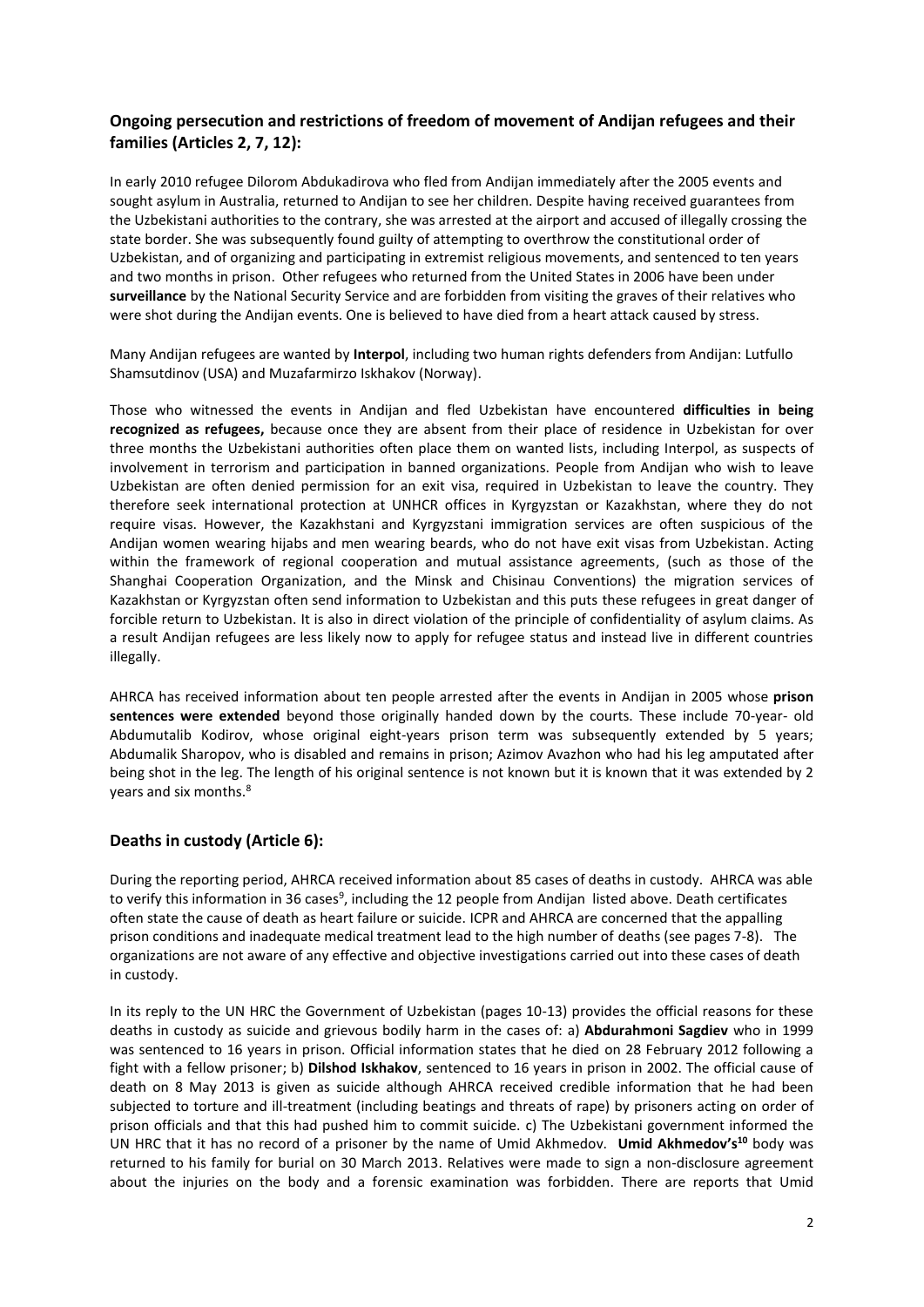Ahmedov's relatives were intimidated and as a result they refused to talk to human rights defenders and that Umid Ahmedov was held for two weeks in unregistered detention shortly before his death because he had sensitive information about high ranking officials. This could explain why the Uzbekistani government has no trace of a person of this name being detained.

In many cases prisoners are reportedly driven to commit suicide after prolonged subjection to torture and other ill-treatment including psychological ill-treatment.

For example, **Nilufar Rahimdzhanova<sup>11</sup>** (born in 1977), an ethnic Tajik and daughter of an exiled religious activist who had previously been critical of President Karimov. died on 13 September 2014 in the Zangiota women's prison in Tashkent region. The body has not been returned to her father in Tajikistan or to her husband. The authorities recorded the official cause of death as suicide. Reportedly, she was told she would be released to see her children if she appeared on television and denounced her father and husband, a journalist and specialist on Islam. She did this in 2011 but was not released. She was suffering from extreme stress.

Other deaths in custody recorded by AHRCA include the following cases:

**Makset Ismetov<sup>12</sup>** was a founding member of the Karakalpakstani party "Halyk mypy" ("The will of the people"). He openly criticized the authorities for restricting human rights and fundamental freedoms in Karakalpakstan. He was sentenced to imprisonment on charges of "organizing mass disorder" in the Chimbay region on 17 November 2010. He died in prison on **6 March, 2013** in unknown circumstances.

**Hamidulloh Omonov<sup>13</sup>** died in detention in **April 2013** in unknown circumstances. He was a citizen of Kyrgyzstan and an ethnic Uzbek, who did not hide his membership of the party "Hizb ut-Tahrir", banned in Uzbekistan. He was arrested in 1999 in Hodzhaabade, Andijan region after reportedly having been lured into Uzbekistan by the Uzbekistani security services on the pretext of an order for car repairs. He was sentenced under Article 159 and since 2007 had his sentence extended four times for alleged offences under Article 221 of the Uzbekistani Criminal Code (disobedience to the lawful demands of the administration of penal institutions)

**Usman Ahmedov's** death was reported on **2 June 2015**. <sup>14</sup>A prisoner from Jizzakh region, Usman Ahmedov was held in detention facilities under the National Security Services. He was arrested on March 7, 2015. Three months later, relatives were told that he had committed suicide.

# **Right to freedom from Torture and other cruel, inhuman or degrading treatment or punishment, Liberty and Security of Person, Treatment of persons deprived of their liberty, Right to Fair Trial and Independence of the Judiciary (Articles 7, 9, 10 and 14)**

The authorities of Uzbekistan have made some attempts to tackle torture by introducing legislative changes in recent years to improve legislation in accordance with international standards. For example the Law on precharge and pre-trial detention provides for greater access for relatives to people in police detention, and explicitly forbids torture and ill-treatment. However, such changes are not implemented in practice. Torture and ill-treatment have become an integral part of the criminal justice system, and are routinely used as methods by which to make a suspect confess to a criminal offense.

For example on 15 April 2014, 15 armed law enforcement officers broke into in the house of human rights activist Shavkatjon Hajihanov,<sup>15</sup> others surrounded the house and rounded up the neighbors and local residents. Shavkatjon Hajihanov was brought out in handcuffs, wearing shorts and slippers. He was not allowed to get dressed before he was pushed into a police car. The next day he stood in the investigator's office in his shorts and slippers in the presence of his nephew. The nephew later reported that Shavkatjon was shivering and there were signs of beatings on his body. His nephew begged the law enforcement officer to be allowed to give him his shoes, which he was. Shavkatjon asked his nephew to inform the embassies about what had happened, upon which the law enforcement officer began to hit Shavkatjon on the head and back, causing him to fall and then dragged him from the room. The beating could be heard continuing for some time after this.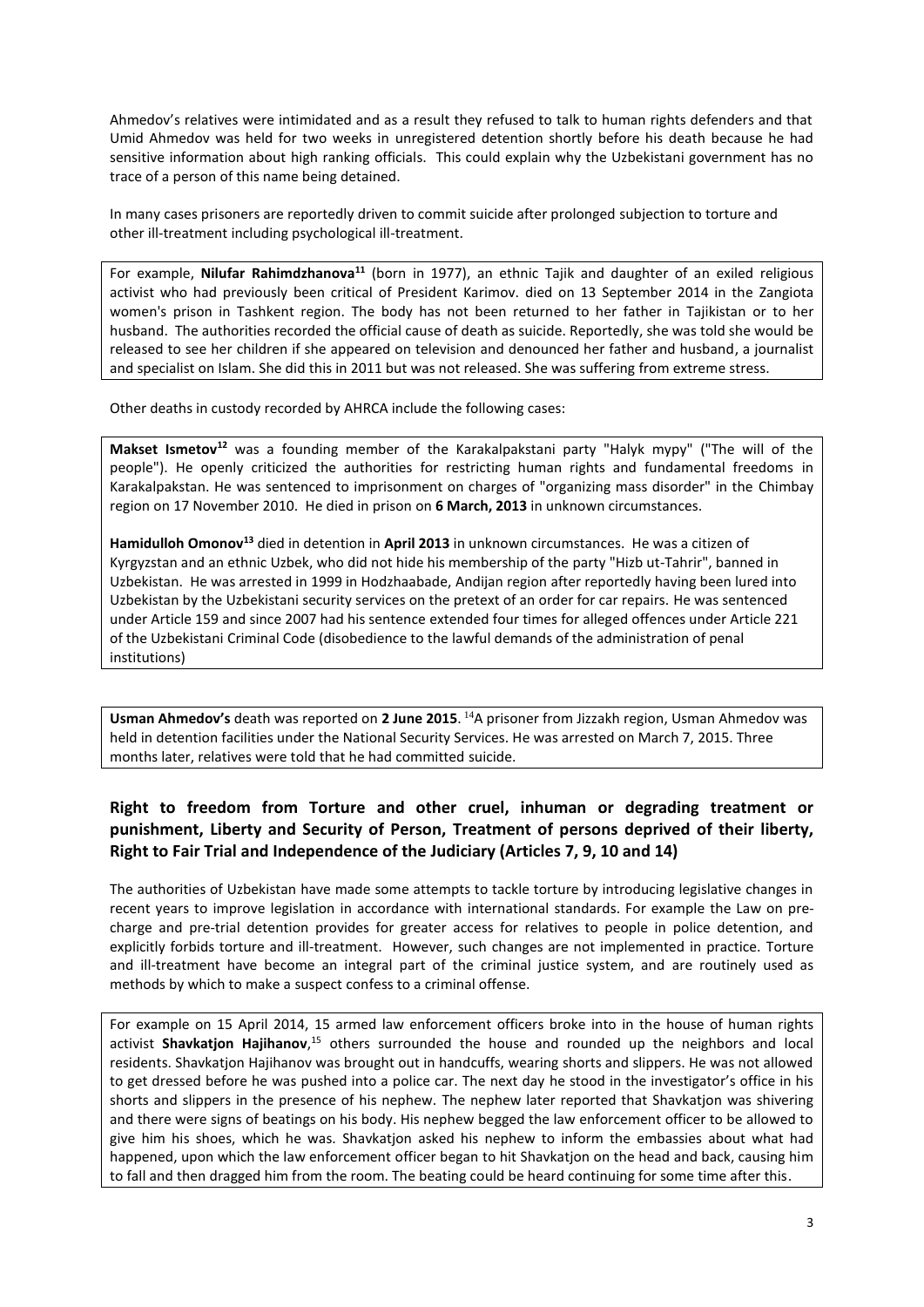**Definition of Torture in the Criminal Code is not in line with Article 1 of the Convention against Torture:**  Article 235 of the Criminal Code criminalizes torture and ill-treatment but, amongst other shortcomings, does not specify the criminal responsibility of those who instigate torture, who pressure witnesses in criminal cases, or the responsibility of officials who fail to act on torture complaints. Bringing the definition of "torture" in criminal legislation in line with Article 1 of the Convention against Torture would allow all those responsible for torture and ill-treatment to be brought to justice and not only the law enforcement officials specifically referred to in Article 235<sup>16</sup>.

In its response to the UN HRC (answer № 10, pages 12-13), the Uzbekistani government reports that work on amendments to Article 235 of the Criminal Code is progressing, and that they are studying the incorporation of international law standards into national legislation. Four years ago, the answer given by the Uzbekistani government was strikingly similar and yet very little noticeable progress has been made in practice.

#### **Lack of fundamental safeguards against torture and ill-treatment:**

- **a) Failure to notify family members of detainees' whereabouts:** Relatives often are unaware of the detention and the detainees' whereabouts. The Criminal Procedural Code provides for the notification of detainees' relatives in Article 217<sup>17</sup> but this is often not implemented in practice.
- **b) Failure to provide access to legal counsel:** Despite the Criminal Procedural Code providing for basic rights upon detention, such as the right to a lawyer, in practice detainees are not routinely informed of these rights.

For example, human rights defender **Fahriddin Tillaev** was arrested on 2 January 2014 suspicion of human trafficking (Article 135). His defence lawyer was not able to see him until 14 February, despite having written permission to do so. On 14 February he and his co-defendant Nuraddin Djimaniyazov were charged, the investigation was completed and the case referred to the Prosecutor's office. The defendants and their lawyers were not given time to familiarize themselves with the case for the prosecution. Fahriddin Tillaev's lawyer learned of the trial date on 5 March, less than 24 hours before the trial began. The trial on 6 March lasted for approximately 5 hours and was recorded by the television channel UzTV.

- **c) Improper Use of Administrative arrest:** Administrative detention is routinely mis-used and criminal suspects are sometimes initially arrested for alleged administrative violations, detained for up to 15 days and questioned without a lawyer present (the Code of Administrative Responsibility of Uzbekistan<sup>18</sup> does not provide for procedural guarantees such as the presence of a defence lawyer during interrogation). AHRCA has received several reports of cases where a criminal suspect is initially arrested for an alleged administrative violation on the basis of a false report drawn up by a law enforcement officer.<sup>19</sup> In some cases the detainee is then charged with a criminal offence after being forced to confess under duress.<sup>20</sup> The UN Special Rapporteur on Torture stated explicitly in his general recommendations to states to combat torture that" Administrative detention should be entitled to the same degree of protection as persons under criminal detention".<sup>21</sup>
- **d) Lack of independent medical examinations:** In practice, medical experts are not usually allowed access to detainees when they are first detained and usually see them only once the signs of bruising have subsided<sup>22</sup>, and then often in the presence of law enforcement officials. Officially, morgues are under the responsibility of the Ministry of Health, but in practice the Ministry of the Interior and the National Security Service control them, and supervise the writing of death certificates.<sup>23</sup> Therefore, in cases of suicide where the body shows clear signs of torture, instead of ordering a forensic examination the officials typically record the cause of death as due to illness or "heart attack". The lack of independent assessments allows perpetrators of torture and incitement to suicide to escape criminal responsibility.

The problem with timely access to medical forensic expertise is illustrated by the case of human rights defender Fahriddin Tillaev.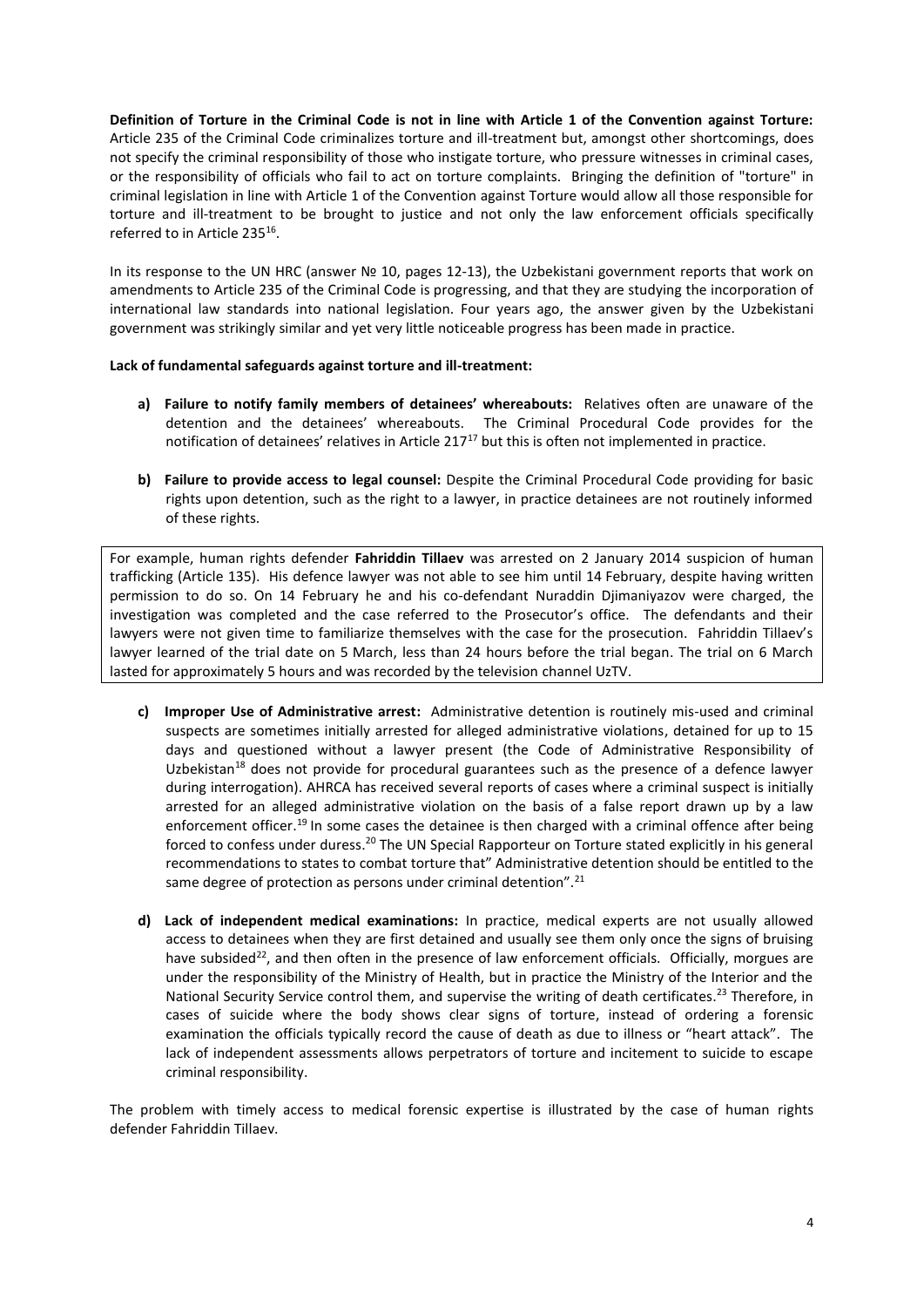On 21 January 2014, during a meeting with his lawyer, Fahriddin Tillaev<sup>24</sup> reported deafness and bleeding in his right ear, and said he was forced to stand for hours under a dripping tap which caused severe headaches and that torturers stuck a needle between his fingers and toes. The same day, the lawyer wrote to the investigator in charge of the case with a request for a forensic medical examination, but received a response only on 5 March, saying that an enquiry had been sent to the SIZO administration. It is likely that the investigator was deliberately delaying the medical examination. Fahriddin Tillaev later confirmed to his lawyer that the medical examination had taken place, but did not know the outcome. The conclusions of the medical examination are not in the case file, so the court did not take the allegation of torture and ill-treatment into consideration. In March 2014 Fahriddin Tillaev was sentenced to eight years in prison<sup>25</sup>.

- **e) Law enforcement officers and prison officials do not wear visible identification labels or name tags**, making it difficult for detainees to identify the officials responsible for torturing them at a later stage. Identification tags are an important safeguard against torture and a key factor in fighting against impunity for law enforcement officials who commit this crime.
- **f) Failure to exclude evidence obtained through torture (Articles 2, 7 and 14):** Courts routinely ignore defendants' allegations of torture during investigations, even if they show the scars on their bodies. The court therefore admits evidence obtained through torture, despite four Supreme Court directives prohibiting the admission of evidence obtained through torture. " 26

For example, on 11 December 2014 TV channel "Uzbekistan" broadcast a propaganda film called "Betrayal"<sup>27</sup>, which featured six men who had previously requested refugee status in Norway but been returned to Uzbekistan. The programme presented them as "traitors of the motherland" and "religious extremists" and showed footage of them being interrogated by officials of the National Security Service. On 24 December 2014 the six men were sentenced to prison terms ranging from 12 to 13 years. According to information obtained by AHRCA, in the first six days of their pre-trial detention they alleged they were subjected to torture by law enforcement officials who struck them with a rubber truncheon on the soles of their feet, head and body, gave them electric shocks and withheld food for up to six days. At their trial bruises reportedly could be seen on their bodies and one of the men had a badly damaged tongue. State-appointed lawyers were aware that their clients had been tortured, but did not request a forensic medical examination or try to lodge a complaint about torture. At trial, the defendants and their lawyers told the judge about the torture, but the judge ignored this information. Also at the trial, the defendants learned from relatives that they had been shown on television and realized they had been filmed during interrogation with a hidden camera.<sup>28</sup>

**g) False confessions filmed on camera:** Although some video equipment has been installed in some places of pre-trial detention to film interrogations, there is some concern that such equipment is being misused. AHCHR is aware of at least two recent cases where people were tortured to confess on camera to charges which they later denied in court. See the case example above.

# **Treatment of Persons deprived of their Liberty (Article 10)**

The General Directorate of Penitentiary Institutions (GUIN) falls under the responsibility of the Ministry of Internal Affairs, together with the investigating authorities. Reform of the prison system is already long overdue, and the first step should be to transfer GUIN from the Ministry of the Interior to the Ministry of Justice. This would be consistent with international best practice and would reinforce the idea of correction of those found guilty rather than the punitive attitude towards prisoners which currently predominates. The Ministry of Justice would then control and supervise the implementation of criminal punishments of those found guilty, the detention of persons suspected or accused of committing crimes, defendants in custody, their protection and the monitoring of those given conditional sentences.

### **Overcrowding in prisons**

In 2010 President Islam Karimov reported to parliament that Uzbekistan had 166 prisoners for every 100,000 people, indicating that the prison population was comprised of approximately 46,480 people. The same figures were cited in November 2014 by the Chairman of the Supreme Court of Uzbekistan. In 2013, the International Center for Prison Studies (ICPS) reported that in 2012 the number of prisoners, including defendants, had fallen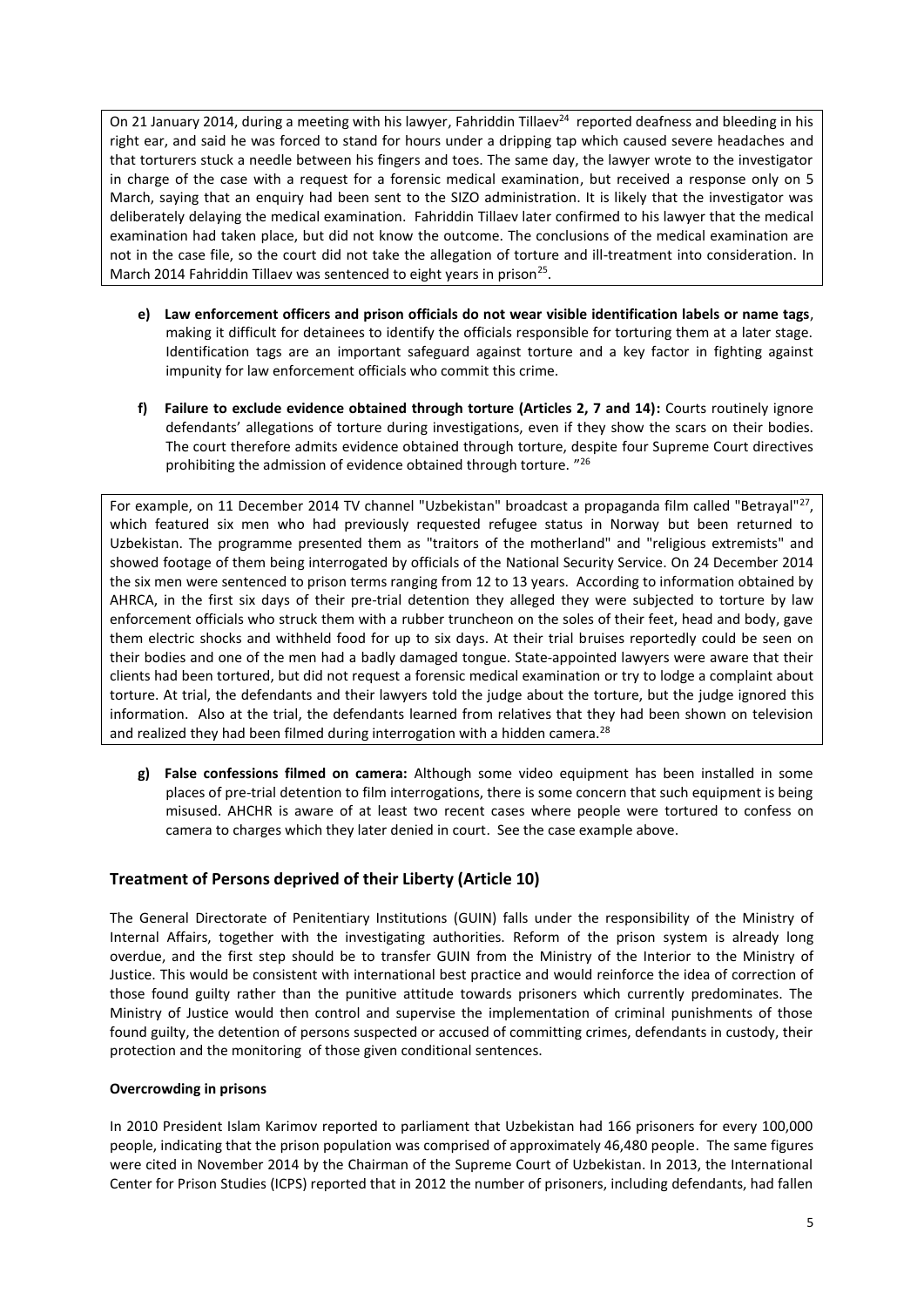to 46 420 people, of whom 42,000 were serving sentences, referring to the 2012 US State Department report, which referred to 2009 data on the number of inmates in 58 penal institutions in Uzbekistan in 2009.<sup>29</sup>

However, AHRCA has information from more than thirty sources, including former government officials, a former employee of the Tashkent prison and lawyers of former and current inmates. These sources confirm that cells in prisons and SIZOs are overcrowded and in pre-trial detention detainees take turns to lie down. Published state statistics do not give a clear breakdown of the numbers of prisoners and the cost of their upkeep, listing them along with other expenses as "administrative costs" (which include running costs for prisons, military bases, warehouses, factories, etc). Sometimes the authorities provide statistics for the UN global institutions, but the accuracy of this information is questionable. AHRCA sources, experts who formerly worked at the Tashkent regional statistical office and the Institute of Strategic and Regional Studies assert that statistics on prisoner numbers is recorded, as is information about costs of maintaining them but considered as a state secret.

#### **Lack of effective international monitoring of places of detention:**

Uzbekistan remains closed to effective international monitoring and has not currently accepted any of the 13 requests for country visits by United Nations Human Rights Council Special Procedures. In March 2013 the International Committee of the Red Cross (ICRC) ceased visiting detention facilities in Uzbekistan, as the Uzbekistani authorities had obstructed access to detainees.<sup>30</sup> The Uzbekistani authorities systematically obstructed ICRC's access and provision of humanitarian aid to detained human rights defenders<sup>31</sup>, victims of torture<sup>32</sup> and the former UNDP worker Erkin Musaev<sup>33</sup>. The authorities also hid the presence of foreign citizens in detention centres as well as those who had been abducted from abroad by the National Security Services of Uzbekistan.<sup>34</sup>

The absence of regular, independent and unannounced monitoring of prisons and detention centres in Uzbekistan renders it extremely difficult to accurately assess the extent of the problem of torture and illtreatment and the situation inside prisons and other places of detention. Although some visits by foreign diplomats take place they are often carefully supervised by security officials.

In their answer to the UN HRC's list of issues, the Uzbekistani authorities<sup>35</sup> state that "the correctional institution of "Zhaslyk" was visited several times by representatives of national and international organizations," and refer to visits of US embassy representatives in April 2014 saying that "all visits were given a positive assessment". **However, according to sources in the US State Department<sup>36</sup>, the representative did indeed visit Zhaslyk but did not have the opportunity to speak to one single prisoner. He only examined the premises.** 

#### **Prison conditions amounting to torture and cruel, inhuman or degrading treatment or punishment**

AHRCA has received consistent and numerous reports about the appalling prison conditions in Uzbekistan: prisoners suffer from illnesses such as tuberculosis, hepatitis, anaemia and HIV; drinking water and sufficient food is commonly lacking; heating and ventilation systems are in need of repair; access to medical treatment is inadequate even for the elderly and disabled prisoners.<sup>37</sup> Many prisoners suffer from dystrophy.<sup>38</sup> In February 2014, AHRCA was told by former political prisoner Farkhod Mukhtarov that sick prisoners are not exempt from heavy manual work. 39

In a positive development, new regulations<sup>40</sup> were passed on 5 August 2013 providing for more lenient rules governing the provision of essential products (foodstuffs, hygienic items) for prisoners, work regimes, information for relatives etc.<sup>41</sup> However, this legislation did not address concerns about the general prison conditions such as overcrowding and lack of heating and ventilation.

On 17 October 2013, AHRCA received a message from a prisoner in correctional facility 64/6 in the city of Chirchik<sup>42</sup> reporting that there were 20 toilets for several thousand prisoners, and that prisoners had to stand in line for up to four hours to use the toilet. Many prisoners suffer from genital and urinary tract diseases, as well as incontinence. The prisoner reported that the deputy head of facility 64/6 uses the lack of toilets for "educational purposes", and that he especially targets prisoners who are imprisoned on political or religious grounds.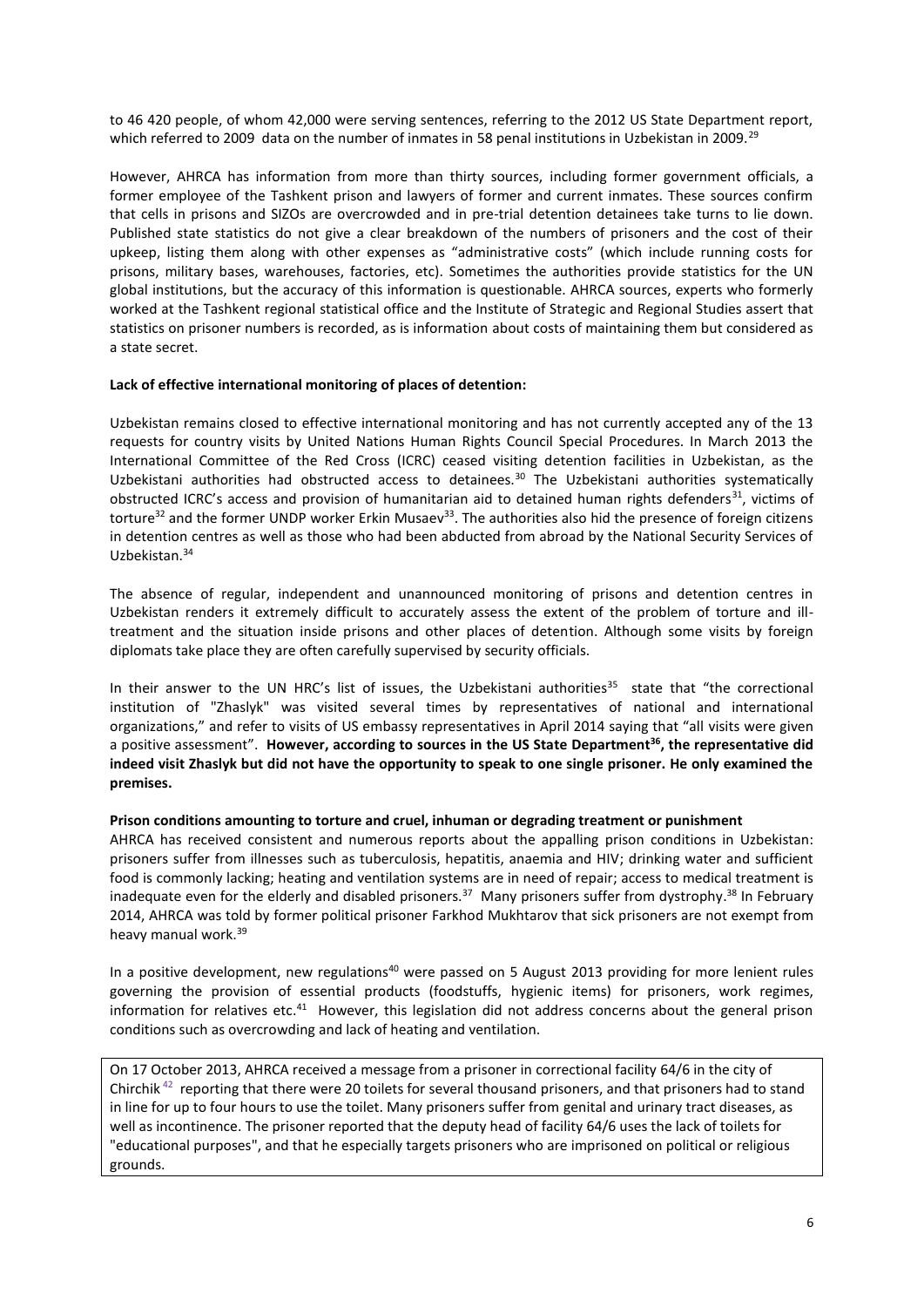In the absence of independent monitoring of detention facilities it is extremely difficult to verify all such reports, and therefore it is imperative that the Uzbekistani authorities agree to establish systems of effective and independent monitoring as a priority.

#### **Torture and ill-treatment in detention facilities**

From 2011 to May 2015 AHRCA received over 25 letters from prisoners and 154 allegations of torture and illtreatment during investigation and detention. These describe the different methods of torture used and the prison conditions. The most common reports concern sexual violence; including rape with objects such as truncheons. Reportedly, prisoners are often deprived of food and water, and access to toilet facilities is often restricted. When prisoners cannot withstand this, they are then reportedly placed in a punishment cell and subjected to public ridicule. Infection with HIV is also common, and some reports allege this has been deliberately carried out in relation to prisoners who were sexually abused with a truncheon.<sup>43</sup> A prisoner in the Zhaslyk prison colony reported being forced to learn the works of President Islam Karimov by heart.<sup>44</sup>

In 2012 in correction facility 64/6 in Chirchik, prison officers found a sweet on prisoner Olim Hidirov (born 1972) during a search of the barracks. The head of the facility ordered him to be beaten and several prisoners beat him all over his body. When Olim Hidirov realized that they wanted to rape him, he resisted and beat his aggressors as well as the prison wardens. He was then tied up and taken out of the barracks and has not been seen since. In 2006 he was sentenced to imprisonment for crimes against the constitution and for participation in terrorism and extremism (Articles 159, 242, 244 of the Criminal Code of Uzbekistan).

**Asrorzhonov Isazhonov**<sup>45</sup> is held in the strict regime prison colony 64/51 in the town of Kasan in Kashkadarya region, where he has been forced to make bricks for ten hours a day, earning 10,000 soms per month (approximately 3.5 US dollars). Reportedly, he has been subjected to torture, ill-treatment and intimidation for a long time by a representative of the prison administration. On 16 February 2014 he was allowed to see his family for a one-day visit instead of a two-day one. He was depressed during the meeting and reportedly admitted to his mother that he could no longer stand the bullying and ill-treatment. We are concerned that he is in very poor health as a result of torture and ill-treatment and that he may be at imminent risk of dying.

### **Impunity for officials committing or ordering torture or ill-treatment: (Articles 2, 7, 10)**

#### **No independent investigation of torture complaints**

The Uzbekistani government responses to questions 11 to 15 provide information about how legislation and statutory mechanisms to combat torture should work in theory. However they do not provide information about investigations into torture allegations or deaths in custody and how the responsibility of those who order such crimes is established in these cases.

In practice, there is no independent complaints mechanism in Uzbekistan responsible for the examination of complaints of torture. Prosecutor's offices are not independent and send back complaints to departments of the Ministry of Internal Affairs or police stations, the very bodies whose law enforcement officials are accused of the torture or ill-treatment.<sup>46</sup>The complaint is then examined and most often the conclusion is that the allegations could not be substantiated and no criminal proceedings are initiated. Collusion and corruption between the official bodies responsible for investigation and prosecution of allegations of torture and illtreatment (including the National Security Service) creates an environment where the objective and independent investigation of torture allegations is impossible.

In 2013 a single interactive portal for complaints<sup>47</sup> was set up, intending that the Ministry of Justice would register and process all complaints centrally. Information would then be requested from various different government agencies on the substance. Regular users of the portal reported that for the first six months, it functioned smoothly. However, following the public outcry and criminal case against the NGO Fund "Forum for culture and art of Uzbekistan" which was co-founded by Gulnara Karimova, the eldest daughter of the President, the functioning of the portal changed. Now, reportedly if an applicant is critical of a highly placed official or makes allegations about corruption, the application is quickly passed to the very agency which is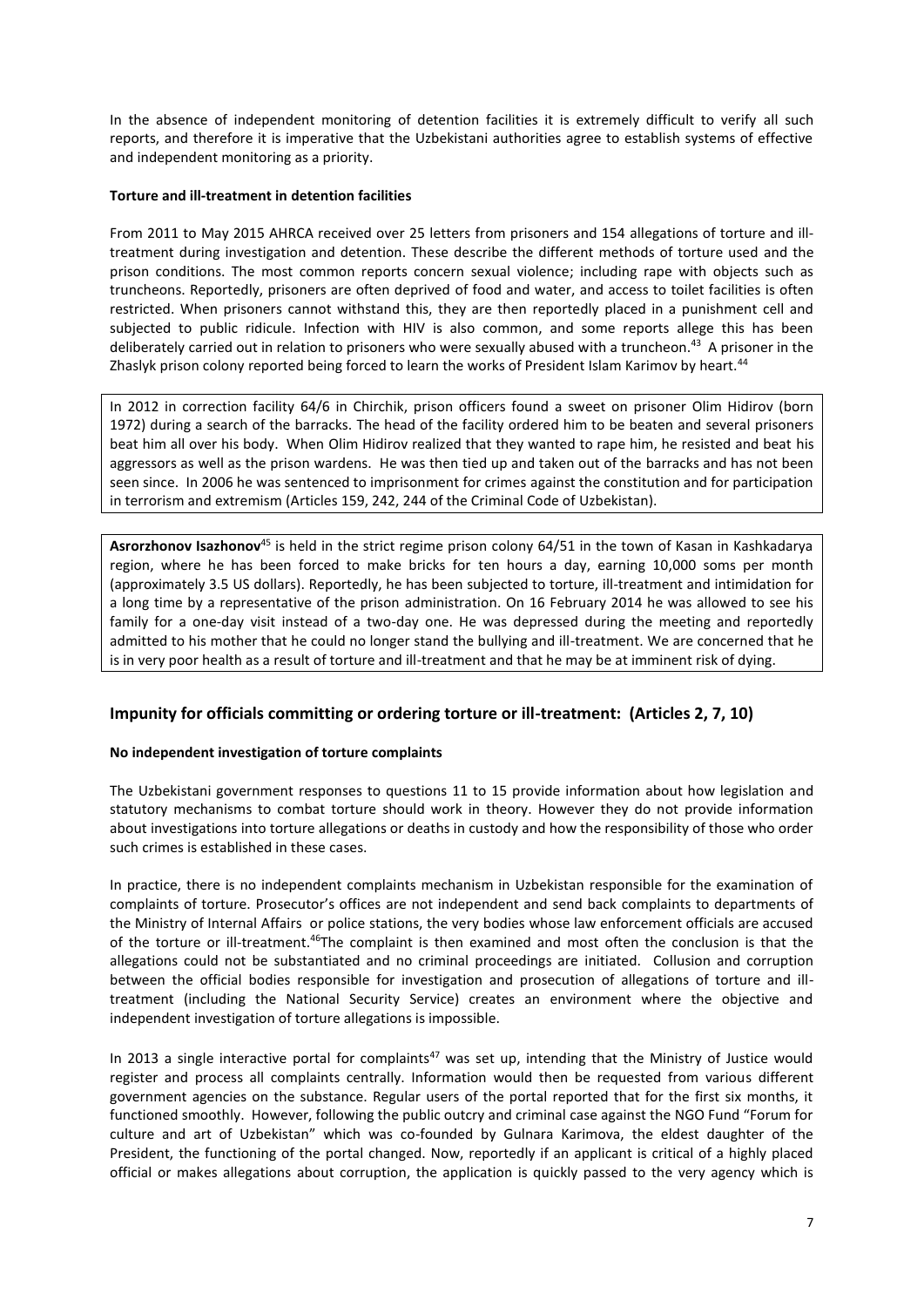accused of misdoings. Complaints which could cause a public outcry are either "lost" or irrelevant answers are given.

Victims of torture in prisons have no reliable way to report incidents of torture to government supervisory bodies without being at serious risk of retaliation from those responsible for committing the torture. Factors such as the lack of identity tags on law enforcement officials, lack of opportunity to use telephone help lines and lack of access for independent observers to detention facilities all mean that perpetrators of torture escape accountability. Prisoners are afraid to put complaints about torture in the post boxes which have been provided in detention facilities to collect written complaints, as officials of the prison administration have keys to these post boxes. There are some reports that prisoners are not allowed to possess paper, pens or notebooks in their cells and that if these items are found during routine searches prisoners are punished.

On 3 December 2012 in the correctional facility 64/51 in the region of Kashkadarya a timetable of toilet visits has reportedly been initiated, and the toilet is shut for the rest of the time, causing discomfort and physical suffering to prisoners. Prisoner **Kamoliddin Fahriddinov**<sup>48</sup> sent several complaints to the special prosecutor's office but these were intercepted by prison officials. In protest, Kamoliddin Fahriddinov swallowed nails and was reportedly not given medical attention for two days, being transferred to the prison hospital in Tashkent only on the third day.

Law enforcement officials and prison personnel also often order detainees and prison inmates to torture and ill-treat other prisoners to coerce them into giving false testimony or withdrawing evidence.<sup>49</sup> Some such orders allegedly come from representatives of the prison authorities, state officials or high ranking members of Uzbekistan's government.<sup>50</sup> In the case below, although the prisoners managed to complain about torture by fellow prisoners, and the authorities took initial steps to investigate, the complaint was dismissed as unfounded.

In two interviews in 2014 and 2015 a foreign citizen who wishes to remain anonymous told AHRCA that in 2012 he was tortured in front of other inmates in the correctional facility 64 (Iz-1) in cell 491 by a fellow prisoner, acting on the orders of the prison authorities. The prisoner allegedly *"beat everyone, me and others… he took an electric kettle with boiling water and poured it over people, scalding them right before my eyes. All this happened with the consent of the prison officers"*. The former prisoner told AHRCA "*We all saw that he was approached by people acting for oligarchs and given the names of the prisoners to torture and force them to change their testimonies against the real culprits. I wrote a complaint about Saidov, and the Commission came to see me about my being beaten in Tashkent prison[.…] The material they collected was sent to the prosecutor's office which rejected the request to open a criminal investigation, ostensibly for lack of evidence. The authorities knew that if they opened a criminal case on the torture of a foreigner, it would lead to an international scandal.*"

The case below illustrates the preventative effect in cases when the authorities intervene to investigate allegations of torture:

A former employee of the National Security Service who wishes to remain anonymous told AHRCA<sup>51</sup> how he shared a cell in the basement of the  $4<sup>th</sup>$  block of Tashkent prison (correctional facility 64/ Iz. 1) with three prisoners who were working for the prison administration.<sup>52</sup> The other prisoners reportedly beat him, strung him up, put cigarettes out on his body and cut him with a knife. When he was taken out of Tashkent prison for investigative reasons, he bribed a law enforcement official at the City Department of Internal Affairs to allow him to call home, and he managed to describe his prison conditions. The next day a special prosecutor visited Tashkent prison and witnessed what was happening. Reportedly, some prison officials were subsequently arrested and for a while things improved. The letter concluded *"But it is not always possible for prisoners to tell the outside world that they are being tortured, and therefore murder and torture of prisoners continues in Tashkent prison".*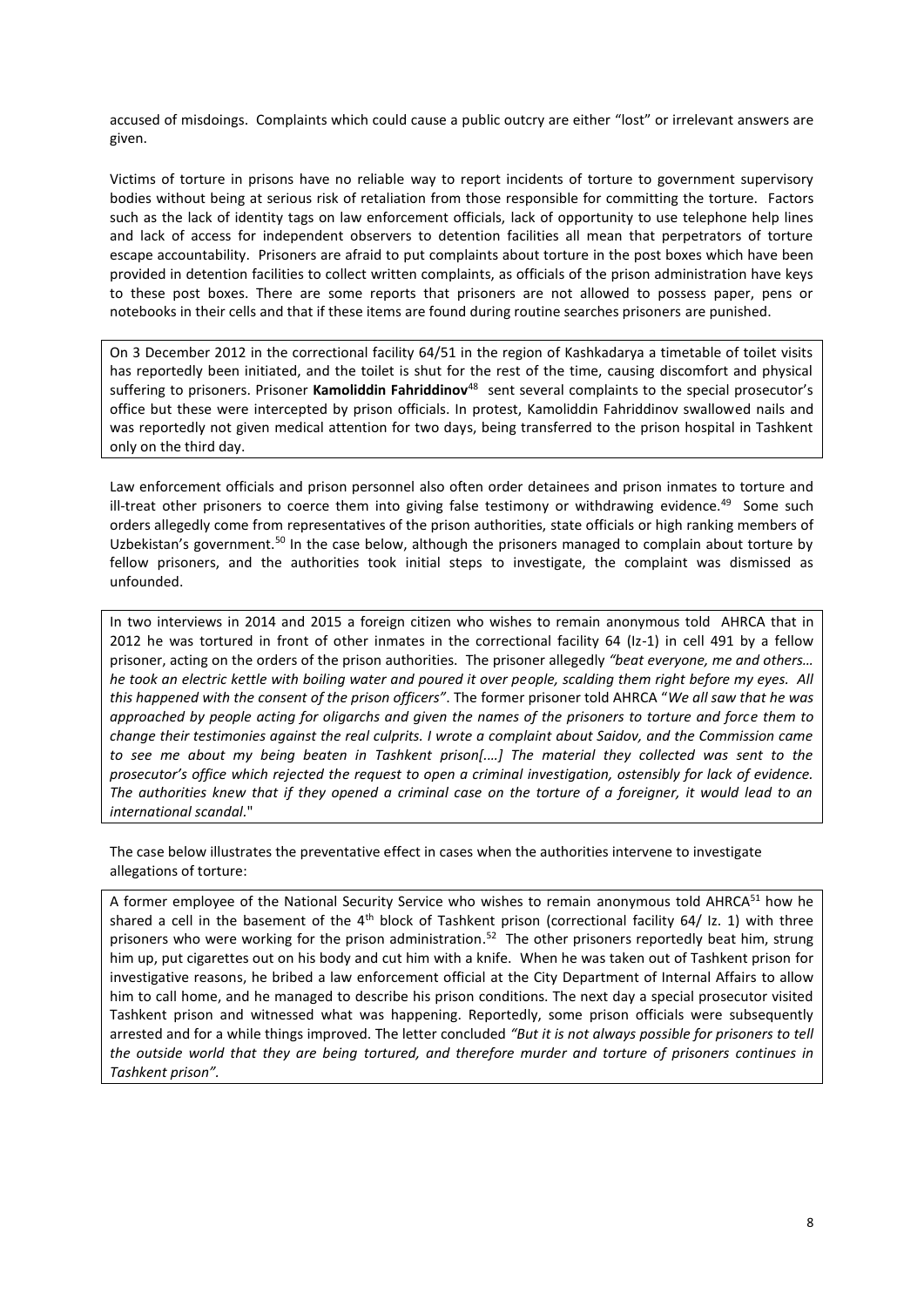# **Inhuman and degrading treatment of relatives of prisoners (Articles 7, 10)**

Information has come to light indicating routine and cruel treatment of relatives of prisoners to an extent which, IPHR and AHRCA believe, amounts to torture and ill-treatment.

For example, a woman who visited her son in correctional facility 64/6 in Chirchik in 2011 told AHRCA of relatives being filmed as they waited in the queue for visitors.<sup>53</sup> She described how relatives bring foodstuffs and other products and pass them over to prison guards to be inspected. There are crowds of people waiting and visitors have to walk at least two kilometers to the prison entrance and wait for several hours to hand over their parcels, sometimes being made to unpack them in front of the prison guards. People find this stressful and humiliating. The woman told AHRCA that her son told her how a film of visitors waiting in July 2011 had been shown to a prisoner convicted of anti-constitutional activities.<sup>54</sup> The film showed visiting relatives fainting from the heat and getting nosebleeds. Several older women were exhausted and ready to drop. People queuing cried when they saw an elderly woman begging the duty guard to allow her to see her son one more time as she was terminally ill. The guard replied that there was one procedure for everyone. The old woman dropped to her knees to beg. This film was reportedly shown in the main hall in the prison colony and suddenly a prisoner recognized the woman as his mother. He stood up and began to beat his head on the floor in hysterics. He was covered in blood and shouted "Forgive me mother!" Several people carried him to the infirmary with a smashed forehead. He shouted that he did not want to live and took a long time to calm down. The woman who contacted AHRCA was able to see her son again six months later but the elderly woman had not returned by the time of her next visit.

Officials of the security forces reportedly sometimes put pressure on relatives of detainees to make them refuse the services of independent defence lawyers. For example, on 21 March 2011 Uzbekistani citizen Alim Dadashov was deported from South Korea to Uzbekistan. His relatives hired a lawyer who made enquiries at state institutions to establish his whereabouts. Eventually the lawyer located him in detention at the National Security Service, where he had been charged with terrorism-related offenses. Alim Dadashov's mother was told by a National Security Service investigator that the lawyer was corrupt, alleging that he had been paid by the United Nations to "criticize our country". The investigator told her she should not talk to international organizations any more. The next day she refused the lawyer's services and accused him of embezzlement. The lawyer subsequently lost his license to practice law. Alim Dadashov's current whereabouts are unknown.<sup>55</sup>

### **Arbitrary extension of prison terms: (Article 9)**

It is believed that as many as thousands of people are currently imprisoned in Uzbekistan on politically motivated grounds.<sup>56</sup> The practice of arbitrary extension of prison terms in relation to such individuals, including imprisoned human rights defenders, journalists, political opponents and thousands of people convicted of crimes related to "religious extremism" has become routine. Prisons sentences are extended based on unsubstantiated allegations of "disobedience to the legitimate orders of the administration of penal institutions".<sup>57</sup> Sentences are handed down in unfair closed trials which violate principles of justice and objectivity and international fair trial guarantees. The extension of prison sentences in this way results in many cases in de facto life imprisonment. For example, Murad Dzhuraev<sup>58</sup> (born in 1952) has had his prison sentence extended four times successively and has spent 21 years in prison, 12 of which were not part of his original sentence. Mukhammed Bekzhanov<sup>59</sup> (born in 1954) has spent 16 years in prison and has had his sentence extended a second time; Isrouil Kholdarov (born 1951), an invalid, has spent nine years in prison and has had his sentence extended; Azam Farmonov<sup>60</sup> (born 1978) was sentenced to nine years in prison for his first sentence and had the sentence extended.

**Azam Farmonov**, a former member of the independent Human Rights Society of Uzbekistan, was due to be released at the end of April 2015, after serving a nine-year term for extortion. On 21 May 2015 his wife was told by a former detainee that her husband had been sentenced to an additional five years' imprisonment by Kungrad Regional Criminal Court for violating prison rules, in a trial that took place without any independent observers present.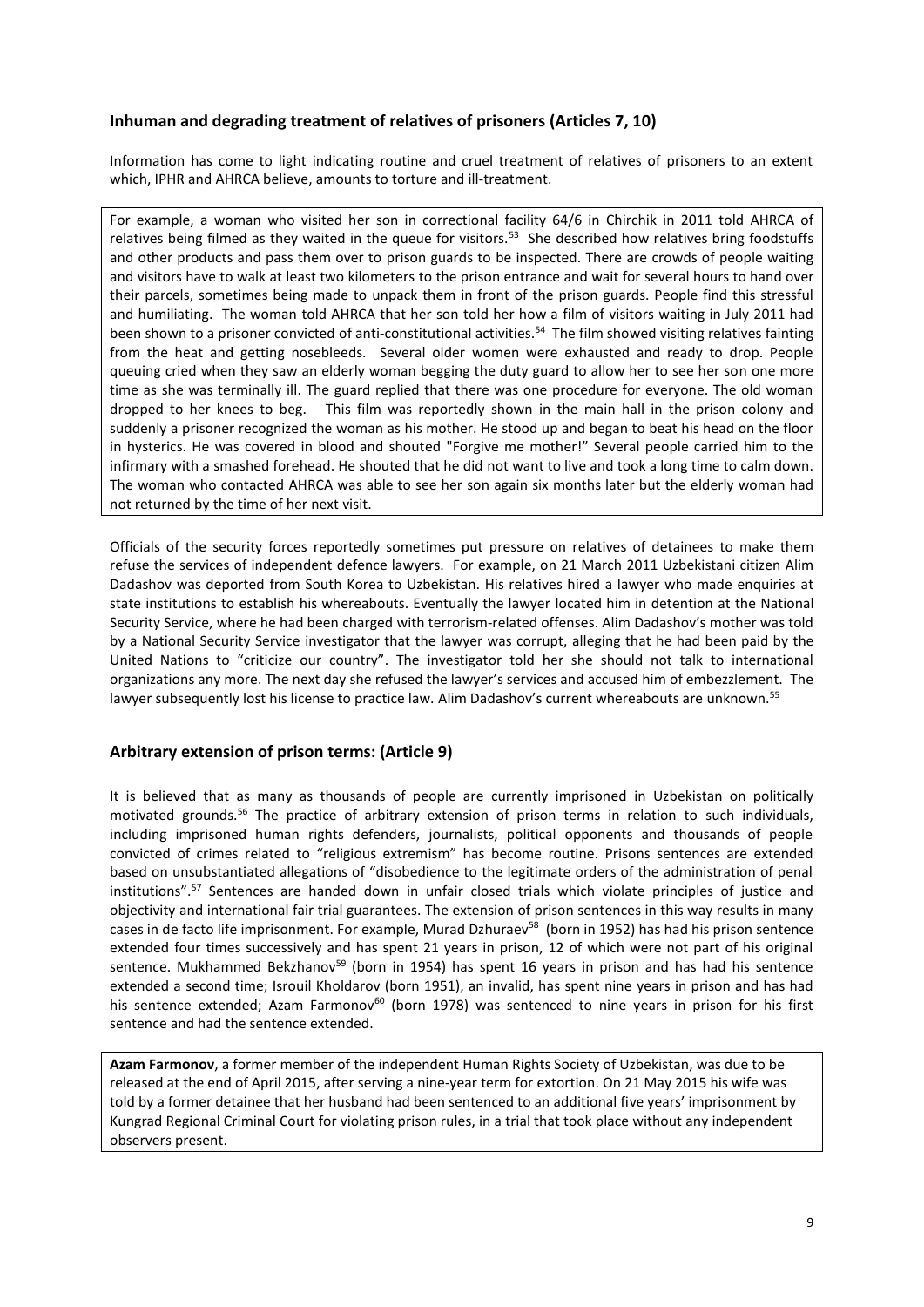# **Freedom of Association (Article 22)**

In its report to the UN HRC, the Uzbekistani government refers to 6600 active NGOs in Uzbekistan. However, most of these are GONGOs.<sup>61</sup> Unlike genuinely independent NGOs, GONGOs have no trouble registering and their activities are supported and encouraged by the government. This results in a **simulation of civil society**. 62 There is also lack of transparency in the financial activities of state and quasi-state structures, including those behind GONGOs.<sup>63</sup>

At the same time, the **campaign of suppression against independent NGOs** continues. By law, NGO registration is compulsory, and unregistered organizations have been declared illegal. The founders and members of independent NGOs, civil and human rights activists, independent journalists, dissidents and other critics of the authorities, as well as their relatives are subjected to harassment.

### **Freedom of Expression and Harassment of civil society activists (Articles 7, 19)**

Harassment and criminal punishment of civil society activists, critics of the authorities, dissidents, independent journalists, human rights activists, artists and their relatives continues. Over the last ten years AHRCA has documented some 500<sup>64</sup> cases where civil society activists and journalists have suffered repression and harassment, of whom some 100 people have been sentenced to imprisonment<sup>65</sup>. 36 people are known to be detained at the time of writing on charges believed to be trumped-up, including six members of the unregistered independent human rights organization "Human Rights Society of Uzbekistan". More than 40 activists of this organization have already left Uzbekistan. The authorities also forced the leader of the organization "Mothers against the Death Penalty and Torture", Tamara Chikunova and other human rights defenders to leave Uzbekistan.

Forced psychiatric treatment of those critical of the authorities has also been resumed, for example the cases of human rights activists Ali Quli Sarymsakov, Yelena Urlayeva, Jamshid Karimov and others. There are reports of a special ward <sup>66</sup> in a psychiatric hospital for members of the political opposition in Karakalpakstan who support the idea of independence for this autonomous republic of Uzbekistan. AHRCA has received several reports of women being subjected to sexual abuse at the psychiatric clinic in the city of Turtkul.

One former patient of a psychiatric hospital in Karakalpakstan told AHRCA that whilst in hospital he was beaten, had his hands and feet tied in chains and deprived of food. AHRCA sources in Karakalpakstan claim that there are a high number of deaths in the psychiatric hospitals of Turtkul and Shymbaye but that these are rarely investigated.

Recently numerous critics of the authorities have been **refused exit visas to leave Uzbekistan,** including the human rights activists Yelena Urlayeva, Uktam Pardayev, Adeline Kim, Shukhrat Rustamov, journalist Sergei Naumov and artist Vyacheslav Akhunov.

On 31 May 2015, well-known human rights defender **Yelena Urlayeva** was allegedly **subjected to ill-treatment** at the hands of officials of the Ministry of Internal Affairs in Chinaz. As reported by her, she was detained, verbally and physically abused – including by being called a traitor and being beaten on the head -- and subjected to humiliating and intrusive sexual medical examinations and treatment after being accused of hiding a camera memory card.

### **Freedom of conscience and religious belief (Question 27 LOI, Articles 2, 18 and 26)**

The Uzbekistani government's campaign of arresting and imprisoning independent Muslims who attend mosques which are not controlled by the state has been well documented by NGOs. Such individuals are charged and convicted of "religious extremist" crimes without any evidence that they have been involved in or advocated violence.

AHRCA has received information about numerous cases where people are threatened with arrest and detention as the authorities deem them to be a threat to national security because of their independent practice of Islam. For example, in July 2011 an Uzbekistani Muslim woman told AHRCA *"I was called into the*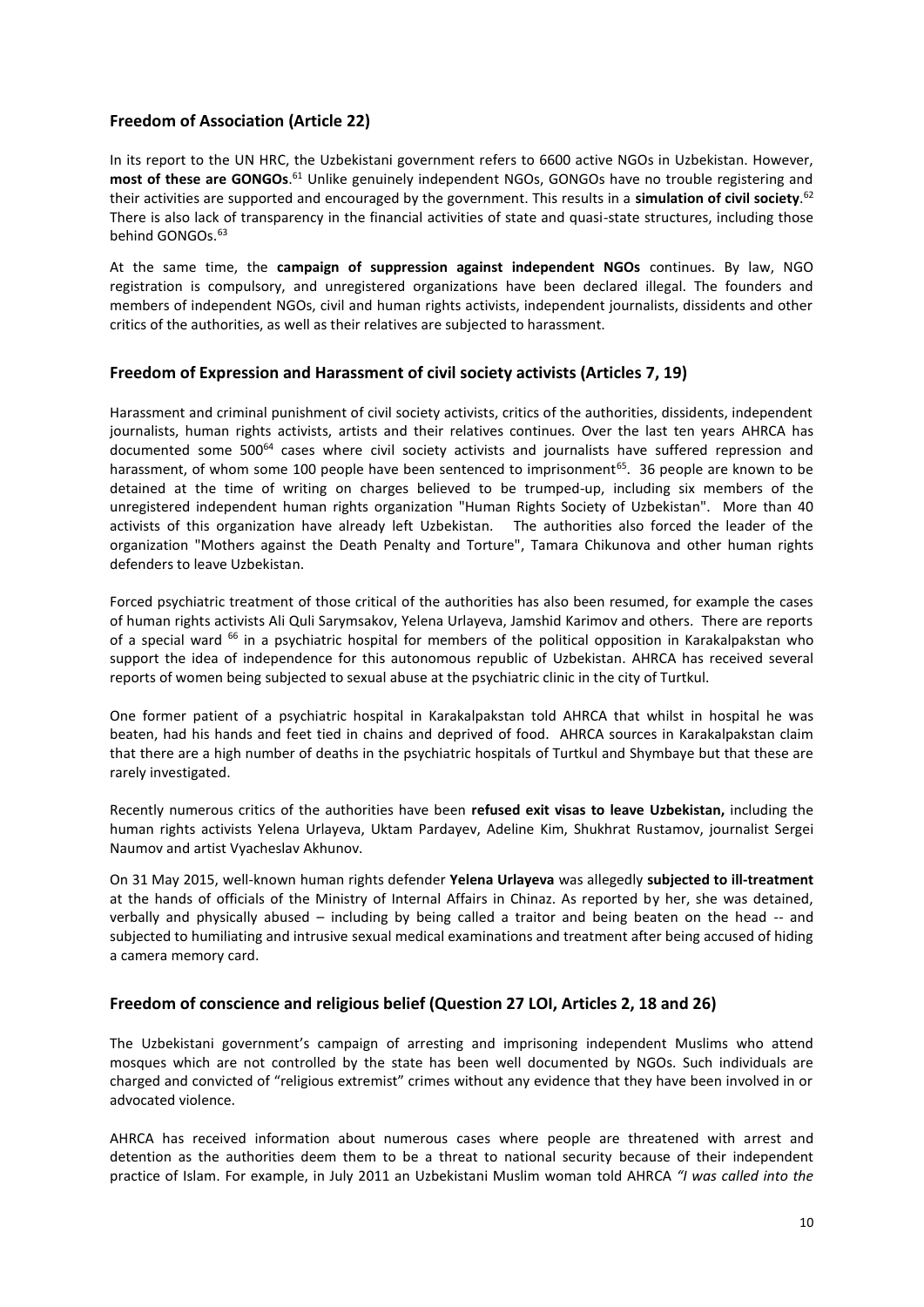*district police station and warned that I would be arrested immediately if I joined an illegal organisation or encouraged others to join. I asked "Why do you think I've been encouraging people to join an illegal organisation?" … they told me that I had been warned. I said "Why should I sign your document?" and the policeman replied "Because you wear the hijab". "*This warning was given by the head of the District Department of Internal Affairs.. From 2012 to 2015 AHRCA has received 16 similar reports from different regions of Uzbekistan, with people summoned to police stations for reasons such as wearing a hijab or having a relative who has been found guilty of "religious extremist" crimes.

### **Recommendations**

#### *AHRCA and IPHR request the UN Human Rights Committee to recommend that the Uzbekistani authorities:*

- *As a matter of priority, allow the UN Special Rapporteur on extrajudicial, summary executions or arbitrary executions to visit Uzbekistan.*
- *Ensure compliance with the UN Convention against Torture and Other Cruel, Inhuman or Degrading Treatment or Punishment and ratify the Optional Protocol to the Convention against Torture;*
- *Allow international human rights organisations such as the International Committee of the Red Cross (ICRC) to resume their detention monitoring activities in full accordance with their standard procedures in Uzbekistan and Special Rapporteurs should be given permission to visit the country.*
- *Establish an independent investigations mechanism into allegations and reports of torture in Uzbekistan under the Ministry of Justice;*
- *Ensure that forensic medical examinations should be carried out by forensic experts in all cases of suspicious deaths to document signs of torture;*
- *Release detainees with serious disabilities from detention;*
- *Establish audio and video surveillance in all areas of custody facilities where detainees may be present, except where this would violate detainees' right to privacy or to confidential communication with their lawyer or doctor. Recordings should be kept in secure facilities for a reasonable period and in the event should be made available for investigators, individuals who have lodged the complaint and their representatives. All allegations of the misuse of video equipment by law enforcement officials should be investigated and the perpetrators punished;*
- *Require all law enforcement personnel, including prison personnel to wear identity badges indicating their full name, title and position;*
- *Transfer responsibility for all places of detention from the Ministry of Internal Affairs to the Ministry of Justice;*
- *Ensure that the bodies of foreign citizens who die in prisons in Uzbekistan are returned to their relatives;*
- *Cease the practice of using video footage secretly filmed during interrogations of suspects for propaganda purposes;*
- *Ensure that information about telephone hotlines; the contact details of government agencies and non-governmental organizations providing assistance to prisoners; information on prisoners' rights; procedures for complaining about treatment in places of detention is clearly displayed in all police stations and places of pre- and post-trial detention. Such information should be accessible to prisoners, for example, in the exercise yard, as well as in cells.*
- *Allow for the registration of independent NGOs and ensure that everyone can peacefully exercise their rights to freedom of expression, assembly and association in conformity with Uzbekistan's obligations under international human rights law.*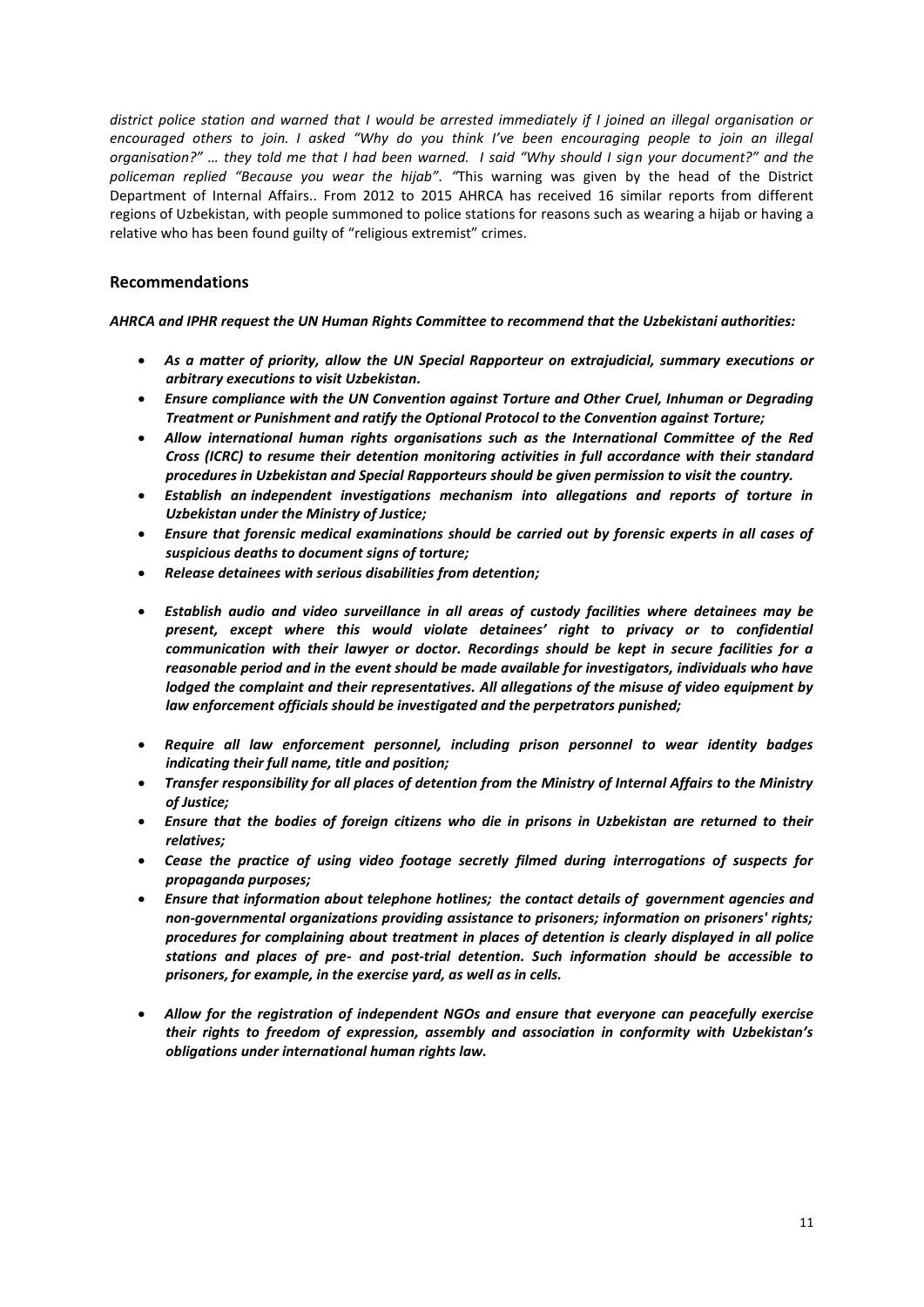$2$  For a list of participants and witnesses of the events of 13 and 14 May who are currently imprisoned see http://www.fergananews.com/news/photos/2015/06/andijanrefugeesspeak.pdf Annex 5 , p 36-40

<sup>5</sup> The report «Testimony from Andijan refugees » was written by Bakhtier Mukhtarov, who explains why he wanted to write the report " We finally understood that by simply telling the truth we can really help our country, our relatives and home town, all the people of Uzbekistan, who most of all need truth and freedom";

<sup>6</sup> Article 159 of the Criminal Code of the Republic of Uzbekistan

**.** 

<sup>7</sup> AHRCA interview on 2 June 2015 with former member of NGO « Andijan – Adolat va Tiklanish » (anonymous for security reasons)

8 Others include: Bakhtiyor Mirzayev, 11 years imprisonment; Zhaloldin Sarimsokov 7 years imprisonment; Abdulbois Ibragimov 15 years imprisonment; Toshtemir Nurmatov was sentenced to 6 years, with two extensions of three years; Ikromjon Hojiev sentence extended by 3 years; Azamzhon Ismailov sentence extended by 3 years;

<sup>9</sup> Other deaths in custody in the reporting period include: Nigmat Zufarov, born in 1964, July 15, 2010, allegedly committed suicide. His body reportedly bore signs of torturehttp://pravozashitnik.at.ua/news/2010-12-03-1371; Odile Huzhaerov allegedly died of torture on 29 October 2010 in prison colony 64/46 in Navoi. In 1999, he was sentenced to 11 years in prison. His wife Mohiniso Rakhimova was sentenced to 6 years in prison in 2006 after being found guilty of participating in a banned religious organisation. Mohiniso Rakhimova claims that she was tortured and forced to testify against herself and her husband. http://www.fergananews.com/articles/7557 Shavkat Alimzhohaev, born in 1973, reportedly died from torture in July 2010 in colony 64/46 where he was serving a sentence for membership of a banned religious organization. Officially he died from anaemia, but his relatives report seeing signs of beatings and torture on his body especially on the face http://vof.kg/?p=3351; Zayniddin Askarov, born in 1971, reportedly died from torture in November 2010 Sangorod http://rus.azattyq.org/content/uzbekistan\_zeiniddin\_askarov\_prison\_terrorism/2222815.html; Ulugbek Gofur, born in 1969, reportedly died from torture in January 2011 colony 64/46http://i-news.kz/news/2011/01/13/3991263.html; Abdulfattoh Raimohounov born in 1963, reportedly died from torture in January 2011 colony 64/71 (Zhaslyq) http://i-news.kz/news/2011/01/13/3991263.html; Ravshan Atabaev, born in 1956, reportedly died from torture in September 2011 in colony 64/36 www.fergananews.com/news.php?id=17357 ; http://www.centrasia.ru/newsA.php?st=1317195480; Mirkarimom Mirrafik, born in 1968, reportedly died from torture in July 2011, colony 64/18http://ru.hrsu.org/archives/2898; Abdulaziz Mirzayev born in 1975, reportedly died from torture in June 2011 in colony 64/25http://www.ozodlik.org/content/article/24507682.html; Sagdiev Abdurrahman born in 1971, reportedly died from torture in March 2012 colony 64/46http://www.rosbalt.ru/exussr/2012/03/07/954797.html; Abdumannon Artikov born in 1977, reportedly died from torture in June 2011 in Sangorod http://www.bbc.co.uk/uzbek/uzbekistan/2011/07/110706\_cy\_uzbekistan\_prison\_death.shtml; Ismatulla Abbosov, born in 1959, reportedly died from torture in May 2012 colony 64/51; Shovkadzhan Nurmatov born 1972, reportedly died from torture in December 2012 Sangorodhttp://dunyouzbeklari.com/vo-vremya-doprosa-ubit-nurmatov-shovkatjon-abdumannopovich/; Shavkat Karimov reportedly died from torture in August 2012 Sangorod prison hospital where treated for tuberculosis http://ru.turkiston.net/?p=531; Ulugbek Gapirov reportedly died from torture in January 2011 colony 64/71

http://uzbekistanerk.com/rus/?p=2756; Yuldash Umarov born in 1971, reportedly died of torture in December 2010 in colony 64/33 http://uzbekistanerk.com/rus/?p=2756; Mukhiddin Abdullayev born in 1982, reportedly died from torture in May 2011 colony 64/61 http://www.ozodlik.org/content/article/24215135.html; Konyratbay Allaniyazov a Karakalpakstani independence fighter, was born in 1953, sentenced to 12 years in prison. In March 2014 it was reported that he died, but his relatives were not given his body http://ahrca.eu/index.php/uzbekistan/andijan-13-may-2005/497-death-of-another-activist-fighter-for-independence-of-karakalpakstan; Abdigany Idrisov born in 1965, a Karakalpakstani independence fighter who died on 14 February 2013, reportedly as a result of torture http://ahrca.eu/index.php/uzbekistan/andijan-13-may-2005/497-death-of-another-activist-fighter-for-independence-of-karakalpakstan <sup>10</sup> http://ahrca.eu/index.php/uzbekistan/torture/648-uzbekistan-relatives-have-been-handed-the-body-of-a-person-under-investigation-

with-stabbing-wounds-and-traces-of-beating-all-over-his-body

<sup>11</sup> http://ahrca.eu/index.php/tadjikistan/151-torture/539-uzbekistan-a-woman-convicted-of-terrorism-died-in-prison

<sup>12</sup> http://ahrca.eu/index.php/uzbekistan/andijan-13-may-2005/497-death-of-another-activist-fighter-for-independence-of-karakalpakstan <sup>13</sup> http://ahrca.eu/index.php/uzbekistan/torture/644-uzbekistan-body-of-the-diseased-convict-not-given-to-the-relatives

<sup>14</sup> http://ca-news.org/news:1151680/

<sup>15</sup> http://ahrca.eu/index.php/uzbekistan/torture/503-our-shavkat-is-in-the-basement-of-the-national-security-service;

<sup>16</sup> Article 235 defines torture as Article 235 defines torture as: "...unlawful psychic or physical influence on the suspect, the accused, the witness, the victim or other participant in the criminal process or the convict serving a sentence, or close relatives, by means of threats, blows, beating, torturing, causing suffering or other unlawful actions committed by an inquiry officer, investigator, procurator or other employee of the law enforcement bodies or penal institutions, with the aim of obtaining any kind of information, confession of committing crimes, arbitrary punishments for committed actions or forcing to commit any kind of actions."

#### <sup>17</sup> http://lex.uz/pages/getpage.aspx?lact\_id=97661

<sup>18</sup> ibid

<sup>19</sup> For example the cases Sergey Naumov and Fakhriddin Tillaev amongst others

<sup>20</sup> For example the case of Fakhriddin Tillaev

<sup>21</sup> Report of the Special Rapporteur on the question of torture submitted in accordance with Commission resolution 2002/38, UN Special Rapporteur on torture and other cruel, inhuman or degrading treatment, UN doc. E/CN.4/2003/68, 17 December 2002, para. 26(h), p11 at: http://www.unhchr.ch/Huridocda/Huridoca.nsf/e06a5300f90fa0238025668700518ca4/15adfcf7edee4c65c1256cbb00367508/\$FILE/G021 6049.pdf

<sup>22</sup> For example the cases of Fakhriddin Tillaev, Nulufar Mukhammad Bekzhanov, Murad Dzhuraev

<sup>23</sup> For further information see AHRCA report "The System of Torture and Extrajudicial Execution in Uzbekistan" April 2011 http://www.ahrca.eu/Uzbekistan\_Torture\_\_Eng.pdf

<sup>1</sup> OSCE "Preliminary findings on the events in Andijan, Uzbekistan, 13 May 2005" see: http://www.osce.org/odihr/15653

<sup>&</sup>lt;sup>3</sup> The twelve people who who died from torture while under investigation or during imprisonment whose corpses were returned to their relatives: Bohodirhon Nodirov(Andijan ); Hoshimjon Qodirov; Abdurahmon Kochkorov (Andijan ); Muhammadshokir Ortiqov (Andijan ); Shuhratjon Hasanov (Kokand) ; Ikromjon (last name is unknown) (Kokand); Ozodbek Juraev (Jalakuduk); Rozihon Turgunova (Andijan); Giyosiddin Umarov (Andijan); Zhalolidin Mamarizaev (Andijan); Tavakkal Khadjiev (Andijan); Abdulakhad Boltaboev (Andijan)

Nodirov Bohodirzhon ; Qodirov Khoshimjon ; Kochkorov Abdurahmon; Ortikov Muhammadshokir ; Hasanov Shuhratzhon; Ikromjon (last name is unknown) ; Juraev Ozodbek; Turgunov Ruzihon; Umarov Giёsidin; Mamarizaev Jaloliddin; Tavakkal Hajiyev ; Abdulahad Boltaboev 4 "Andijan - Adolat va Tiklanish"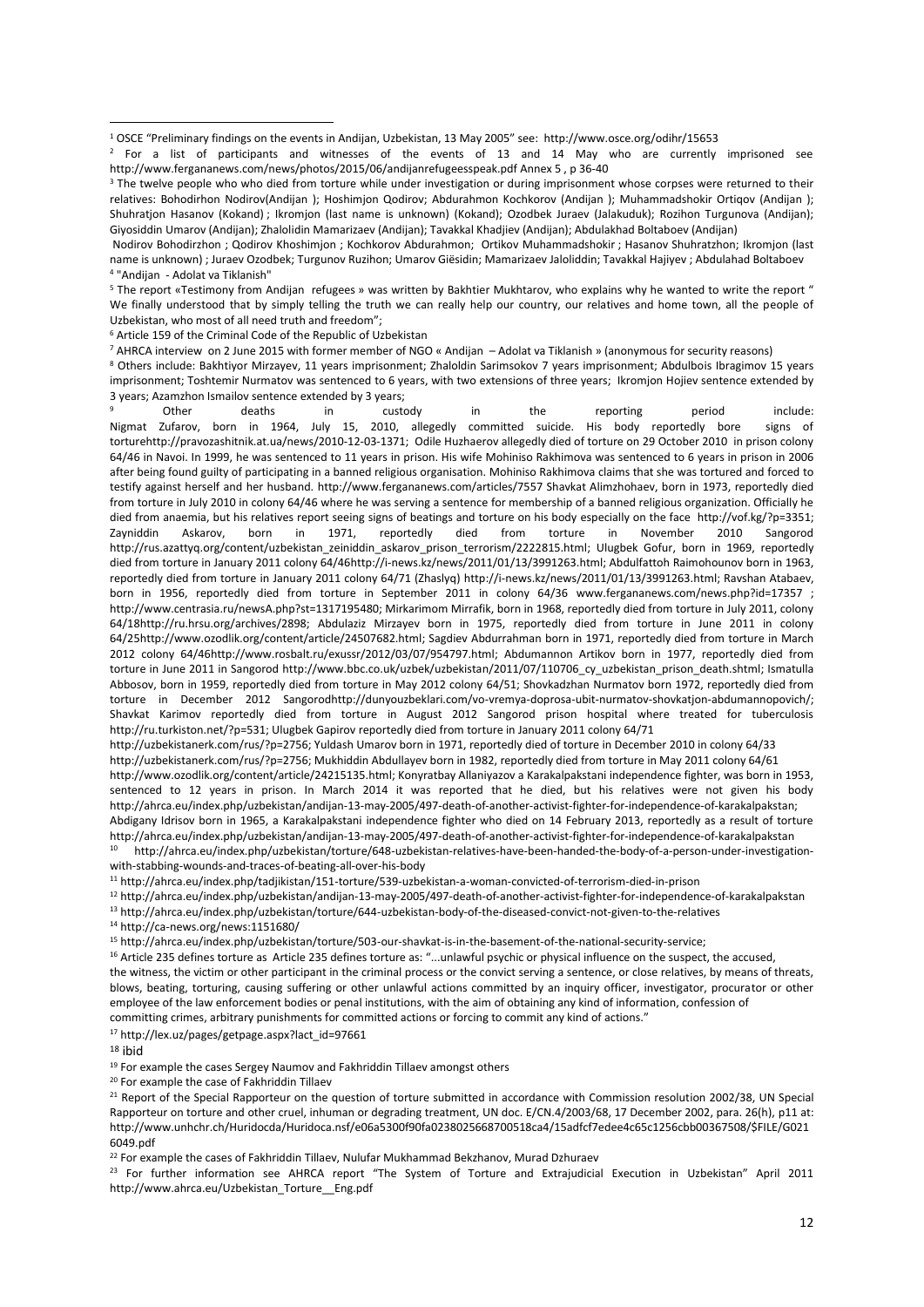<sup>24</sup> http://ahrca.eu/index.php/uzbekistan/defenders/596-uzbekistan-two-human-rights-defenders-imprisoned-for-8-years-3-months<br>http://ahrca.eu/index.php/uzbekistan/defenders/534.uzbekistan.the sunreme sourt unbeld the sent

<sup>25</sup> http://ahrca.eu/index.php/uzbekistan/defenders/574-uzbekistan-the-supreme-court-upheld-the-sentence-against-human-rightsactivists-tillaev-and-djumaniyazov

<sup>26</sup> For example the 2004 directive of the Plenum of the Supreme Court "On some issues of application of the criminal procedural law on admissibility" 24 September http://lex.uz/pages/GetAct.aspx?lact\_id=1455955

<sup>27</sup> Link to the film "Betrayal" about returnees from Norway https://www.youtube.com/watch?v=A3CiOn61xcI&feature=youtu.be

<sup>28</sup> http://www.ahrca.eu/index.php/uzbekistan/torture/556-uzbekistan-a-trial-of-traitors-of-the-motherland-took-place

<sup>29</sup> US Department of State "2012 Uzbekistan Human Rights Report" http://www.state.gov/documents/organization/204629.pdf

30 "In Uzbekistan we are unable to follow our standard working procedures when we visit detainees to assess the conditions in which they are being held and the treatment they are receiving," said Yves Daccord, director-general of the ICRC. "As a result, we cannot address humanitarian issues and that renders any visits pointless." https://www.icrc.org/eng/resources/documents/news-release/2013/04-12 uzbekistan-detainees.htm

31 Press release Uzbekistan: 5 More Years for Jailed Activist, HRW http://www.hrw.org/news/2015/05/28/uzbekistan-5-more-years-jailedactivist

32 "589. On 13 June 2003, the Special Rapporteur and the Special Rapporteur on torture sent an urgent appeal to the Government of Uzbekistan regarding Jamoliddin Karimov, aged 26, who was reportedly sentenced to 18 years in prison for violating article 159 of the Uzbekistan Criminal Code (anti-constitutional activity). After the trial, Karimov was sent to Jaslyk prison colony 64/71 where he was severely tortured. It is reported that he has not had any access to medical treatment and this is seriously endangering his life. " http://daccess-dds-ny.un.org/doc/UNDOC/GEN/G04/122/75/PDF/G0412275.pdf?OpenElement

<sup>33</sup> AHRCA interview with a former prison from colony 64/21 (wished to remain anonymous for reasons of security) 15 May 2015.

34 AHRCA interviews with former prisoners from prison colonies 64/33, 64/49, Tashtiroma and others (who wished to remain anonymous for reasons of security) between 2012 and 2015.

<sup>35</sup> Answer to question 19, page 21-22.

 $36$  Information received 28 May 2015<br> $37$  Press release "Uzbekistan:

 $\overline{a}$ 

prisoners with disabilities were again left out of amnesty" от 24.02.2013, http://ahrca.eu/index.php/uzbekistan/political-prisoners/665-uzbekistan-prisoners-with-disabilities-were-again-left-out-of-amnesty

<sup>38</sup> A photo in the AHRCA shows the body of Odil Khuzhaerov (1971-2010) taken as it was given to his relatives for burial in 2011 http://www.fergananews.com/articles/7557. He was serving a prison sentence in Navoisky prison colony 64/46. Witnesses reported that less that five hours were allowed for the burial of the body, and that his relatives were made to sign statements swearing them to secrecy. Neighbours were not allowed to attend the funeral which was held under supervision of officers from the National Security Service (National Security Service (SNB: Sluzhba Natsionalnoi Bezopastnosti). Odil Khuzhaerov's wife was sentenced in 2006 to six years' imprisonment after being found guilty under Articles 159 and 244.2.

<sup>39</sup> AHRCA interview with former political prisoner Farkhod Mukhtarov from 5 February 2014.

<sup>40</sup> http://www.lex.uz/pages/GetAct.aspx?lact\_id=2216121

<sup>41</sup> These regulations, which are only available in Uzbekistani also cover: the organization of religious ceremonies, civil and family relations; parcels visits and telephone calls; the work duties of prisoners; passing of power of attorney to family members; rights to marry and divorce; and stipulate that relatives of prisoners are entitled to be informed about the health of their loved ones, as well as any disciplinary measures. In open prisons prisoners are allowed to wear civilian clothes and shoes, and use mobile phones without cameras.

42 Letter from a prisoner in correction facility 64/6 in Chirchik to AHRCA from 17 October 2013.

<sup>43</sup> http://www.ahrca.eu/index.php/publications/letters/795-uzbekistan-lettre-the-colony-64-33

<sup>44</sup> Letter from Zhaslyk prison colony 64/71 written in December 2011

45 Asrorzhon Isakhonov, (dob. 1981) sentenced in 2000 for 13 years under Article 159 and 244-1 («Preparation or distribution of materials posing a threat to security and public order ». In 2009 his sentence was extended by four years under Article 221, in 2011 it was extended again by 3.5 years). In 2002 his older brother, Abbosjon Isazhonov, died from tuberculosis 22 days after being released from prison. He was serving a 11. 5 year sentence after conviction under Article 159 and 244-1. See http://ahrca.eu/index.php/uzbekistan/torture/471 uzbekistan-prisoner-asrorjon-isajonov-on-the-verge-of-death

<sup>46</sup> By law, complaints of torture should be processed within 10 days. But this refers to the time within which officials must respond to the complainant and this is often a matter of mere formality.

<sup>47</sup> https://my.gov.uz/ru/service/431

<sup>48</sup> http://ahrca.eu/index.php/uzbekistan/torture/525-uzbekistan-a-prisoner-swallowed-nails-as-a-sign-of-protest

49 AHRCA received several eye-witness reports of torture and ill-treatment by prisoners on fellow prisoners, in order to get them to sign false statements. One prisoner told AHRCA *"[the prisoner] punched [another prisoner] in the stomach some 50 times and did not stop until his fists bled…. Prisoners were made to become his slave, wash his clothes, prepare his food etc… he took away our food, didn't let us sleep, took away our money and gave some of it to the prison guards".* 

<sup>50</sup> See http://www.fergananews.com/news/21451

<sup>51</sup> AHRCA interview (anonymous for reasons of security), December 2014.

52 In violation of legislation which prohibits placing former law enforcement officials in cells with other prisoners

<sup>53</sup> AHRCA interview (anonymous for reasons of security), 27-29 August 2011

<sup>54</sup> Article 159 of the Criminal Code of the Republic of Uzbekistan

<sup>55</sup> Information received by AHRCA on 27 August 2011

<sup>56</sup> *Articles of the Criminal Code used for political persecution in Uzbekistan*: 145 ("Violation of the freedom of conscience"), 156 ("inciting national, racial, ethnic or religious hatred"), 157 ("High Treason"), 158-3 (" Public insult or defamation of the President of the Republic of Uzbekistan through the press or other media "), 159 (" violation of the constitutional order of the Republic of Uzbekistan "), 216 (" Illegal organization of public associations or religious organizations ") 216- 1 ("Intention to participate in the activity of illegal public associations and religious organizations"), 216-2 ("Violation of the laws on religious organizations"), 221 ("Disobedience to the lawful demands of the administration of penal institutions"), 223 ("illegal exit or illegal entry into the Republic of Uzbekistan "), 241 (" Failure to report a crime, concealment "), 244-1 (" The manufacture or distribution of materials containing threat to public security and public order "), 244-2 (" Creation, management or participation in religious extremist, separatist, fundamentalist or other banned organizations ").

<sup>57</sup> Article 221 of the Criminal Code of Uzbekistan can impose extended terms of imprisonment of up to five years.